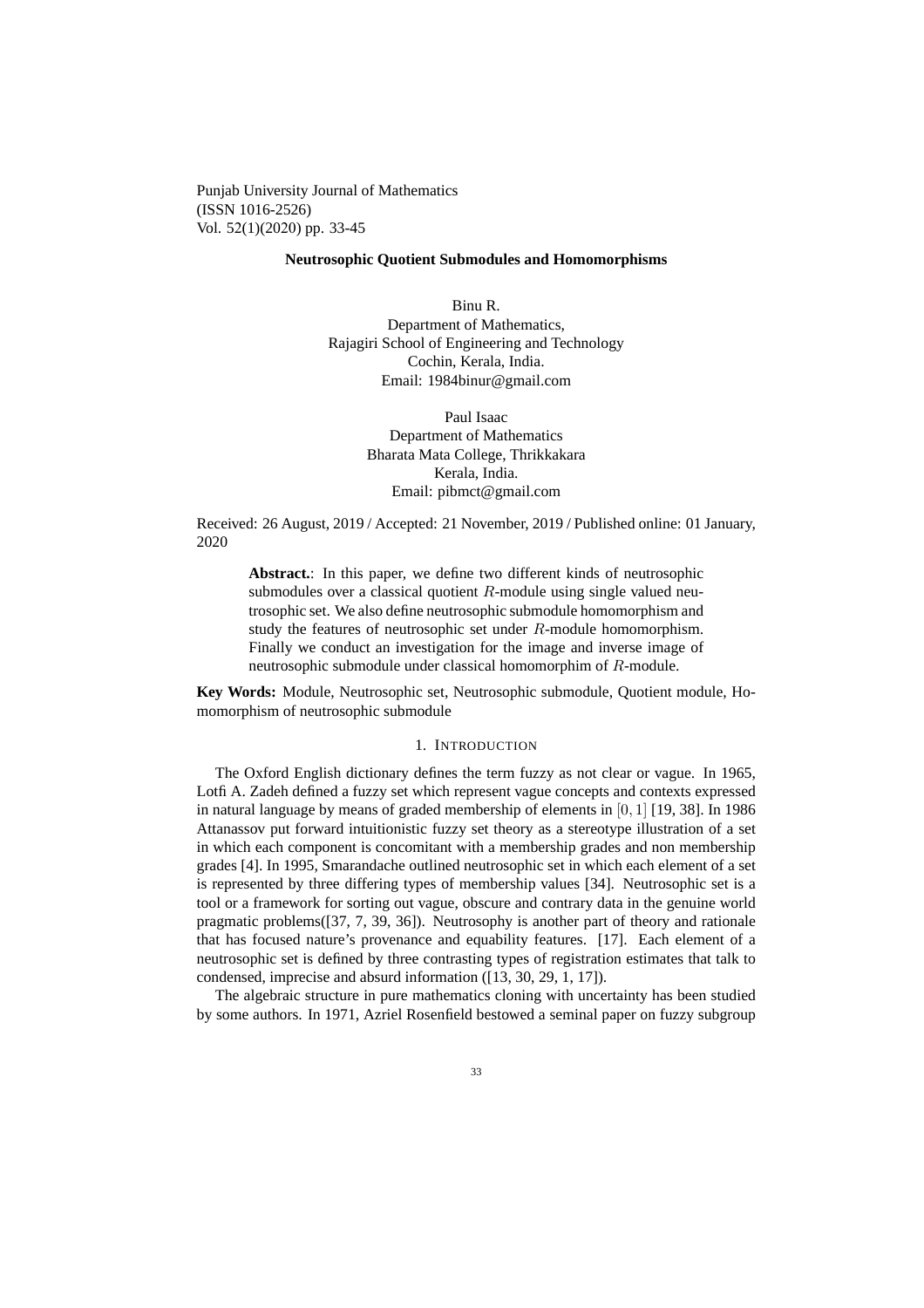and W.J. Liu developed the idea of fuzzy normal subgroup and fuzzy subring. Consolidating neutrosophic set hypothesis with algebraic structures is a rising pattern in the region of mathematical research. In 2011, Isaac.P, P.P.John [16] recognized some algebraic nature of intuitionistic fuzzy submodule of a classical module. Neutrosophic algebraical structures and its properties provide us a solid mathematical foundation to clarify connected scientific ideas in designing, information mining and economic science([2],[26],[28]).

### 2. PRELIMINARIES

**Definition 2.1.** ([3]) A module M over a ring R, denoted as  $M_R$ , is an abelian group with *a law of composition written* '+' *and the map*  $R \times M \rightarrow M$ *, written*  $(\varrho, \vartheta) \rightsquigarrow \varrho \vartheta$ *, that satisfy these axioms*

(1) 
$$
1\vartheta = \vartheta
$$
  
\n(2)  $(\varrho\tau)\vartheta = \varrho(\tau\vartheta)$   
\n(3)  $(\varrho + \tau)\vartheta = \varrho\vartheta + \tau\vartheta$   
\n(4)  $\varrho(\vartheta + \vartheta') = \varrho\vartheta + \varrho\vartheta' \ \forall \varrho, \tau \in R \text{ and } \vartheta, \vartheta' \in M$ .

**Definition 2.2.** ([3]) A submodule W of  $M_R$  is a nonempty subset that is closed under *addition and scalar multiplication.*

**Definition 2.3.** [3] *A homomorphism*  $\Upsilon: V \to W$  *of R*-modules copies that of a linear *transformation of vector spaces. It is a map compatible with the laws of composition:*

$$
\Upsilon(\vartheta + \vartheta') = \Upsilon(\vartheta) + \Upsilon(\vartheta') \text{ and } \Upsilon(\varrho\vartheta) = \varrho \Upsilon(\vartheta)
$$

*denoted as*  $Hom_R(M, N)$ ,  $\forall \theta, \theta' \in V$  and  $\varrho \in R$ . If  $\Upsilon$  *is bijective, then*  $\vartheta$  *is isomorphic to* W *.*

**Definition 2.4.** [6, 3] *The kernel of a homomorphism*  $\Upsilon : V \rightarrow W$ *, the collection of elements*  $\vartheta \in V$  *in which*  $\Upsilon(\vartheta) = 0$ *, is a submodule of the domain* V.

*The image of a homomorphism*  $\Upsilon : V \to W$ , the collection of elements w in W such *that*  $\Upsilon(\vartheta) = w$ , forall  $\vartheta \in V$ , *is a submodule of the range* W.

**Definition 2.5.** [12, 3] *Let*  $N \subseteq M_R$ *. Then the quotient module*  $M/N$  *is the group of additive cosets*  $\eta + N$ ,  $\eta \in M$ .

**Remark 2.6.** [η] *represents the coset*  $\eta + N$ ,  $\forall \eta \in M$ 

**Remark 2.7.**  $\varrho[\eta] = [\varrho \eta] \ \forall \ \varrho \in R$ 

*.*

**Definition 2.8.** [22, 15, 11, 5] *Let* R *be an integral domain. Then*  $M<sub>B</sub>$  *is said to be divisible if*  $\forall \eta \in M$  *can be divided by*  $\rho \in R$ *, in the sense that,* 

 $0 \neq \rho \in R$ ,  $\eta \in M \Rightarrow \eta = \rho n$  for some  $n \in M$ 

**Definition 2.9.** [23, 21, 14] *A submodule* N *of* M<sup>R</sup> *is said to be a prime submodule of* M *if*  $\varrho \eta \in N$ ,  $\varrho \in R$ ,  $\eta \in N \Rightarrow$  either  $\varrho = 0$  or  $\eta \in N$ .

**Definition 2.10.** [32, 35] *A neutrosophic set P of the universal set X is defined as*

$$
P = \{ (\eta, t_P(\eta), i_P(\eta), f_P(\eta)) : \eta \in X \}
$$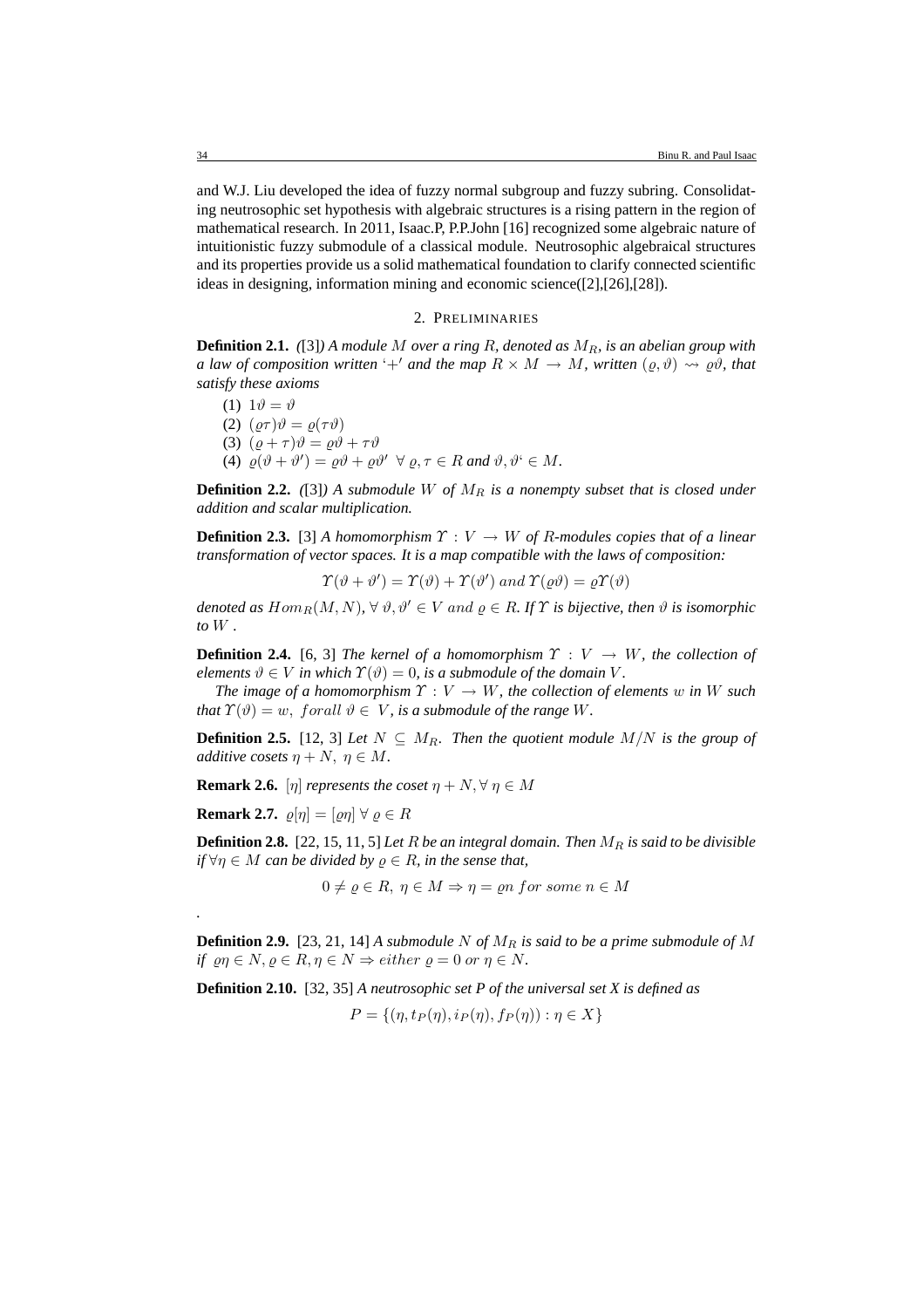*where*  $t_P, i_P, f_P: X \to (-0, 1^+)$ . The three components  $t_P, i_P$  and  $f_P$  represent mem*bership value (Percentage of truth), indeterminacy (Percentage of indeterminacy) and non membership value (Percentage of falsity) respectively. These components are functions of non standard unit interval*  $(-0, 1^+)$  [25].

# **Remark 2.11.** [32, 13]

*.*

- (1) *If*  $t_P$ ,  $i_P$ ,  $f_P$  :  $X \to [0, 1]$ , then *P* is known as single valued neutrosophic set(SVNS).
- (2) *In this paper, we discuss about the algebraic structure* R*-module with underlying set as SVNS. For simplicity SVNS will be called neutrosophic set.*
- (3) U <sup>X</sup> *denotes the set of all neutrosophic subset of* X *or neutrosophic power set of* X*.*

**Definition 2.12.** [32, 24, 33] *Let*  $P, Q \in U^X$ . *Then P is contained in Q, denoted as*  $P \subseteq Q$ *if and only if*  $P(\eta) \leq Q(\eta)$   $\forall \eta \in X$ *, this means that* 

$$
t_P(\eta) \le t_Q(\eta), i_P(\eta) \le i_Q(\eta), f_P(\eta) \ge f_Q(\eta), \ \forall \ \eta \in X
$$

**Definition 2.13.** [32, 27, 18] *The complement of*  $P = \{(\eta, t_P(\eta), i_P(\eta), f_P(\eta)\}\)$  *is denoted* by  $P^C$  and defined as  $P^C = \{ \eta, f_P(\eta), 1 - i_P(\eta), t_P(\eta) \}$  and  $(P^C)^C = P$ 

**Definition 2.14.** [9, 32, 18] *Let*  $P, Q \in U^X$ .

(1) *The union*  $C = \{\eta, t_C(\eta), i_C(\eta), f_C(\eta) : \eta \in X\}$  *of P and Q* [24] *is denoted by*  $C = P \cup Q$  *where* 

$$
t_C(\eta) = t_P(\eta) \lor t_Q(\eta)
$$
  

$$
i_C(\eta) = i_P(\eta) \lor i_Q(\eta)
$$
  

$$
f_C(\eta) = f_P(\eta) \land f_Q(\eta)
$$

(2) *The intersection*  $C = \{\eta, t_C(\eta), i_C(\eta), f_C(\eta) : \eta \in \eta\}$  *of* P and Q [24] *is denoted by*  $C = P \cap Q$  *where* 

$$
t_C(\eta) = t_P(\eta) \wedge t_Q(\eta)
$$

$$
i_C(\eta) = i_P(\eta) \wedge i_Q(\eta)
$$

$$
f_C(\eta) = f_P(\eta) \vee f_Q(\eta)
$$

**Definition 2.15.** [31] *The sum P + Q = {n, t<sub>P+Q</sub>(n), t<sub>P+Q</sub>(n), t<sub>P+Q</sub>(n) :*  $\eta \in M_R$ *} <i>of two neutrosophic sets* P and Q *is a neutrosophic set of* MR*, defined as follows*

$$
t_{P+Q}(\eta) = \vee \{ t_P(\theta) \wedge t_Q(\vartheta) | \eta = \theta + \vartheta, \theta, \vartheta \in M_R \}
$$
  
\n
$$
i_{P+Q}(\eta) = \vee \{ i_P(\theta) \wedge i_Q(\vartheta) | \eta = \theta + \vartheta, \theta, \vartheta \in M_R \}
$$
  
\n
$$
f_{P+Q}(\eta) = \wedge f_P(\theta) \vee f_B(\vartheta) | \eta = \theta + \vartheta, \theta, \vartheta \in M_R \}
$$

**Definition 2.16.** [33, 24]*For any neutrosophic subset*  $P = \{(\eta, t_P(\eta), i_P(\eta), f_P(\eta)) : \eta \in$  $X\}$ , the support  $P^*$  of the neutrosophic set P can be defined as

$$
P^* = \{ \eta \in X, t_P(\eta) > 0, i_P(\eta) > 0, f_P(\eta) < 1 \}
$$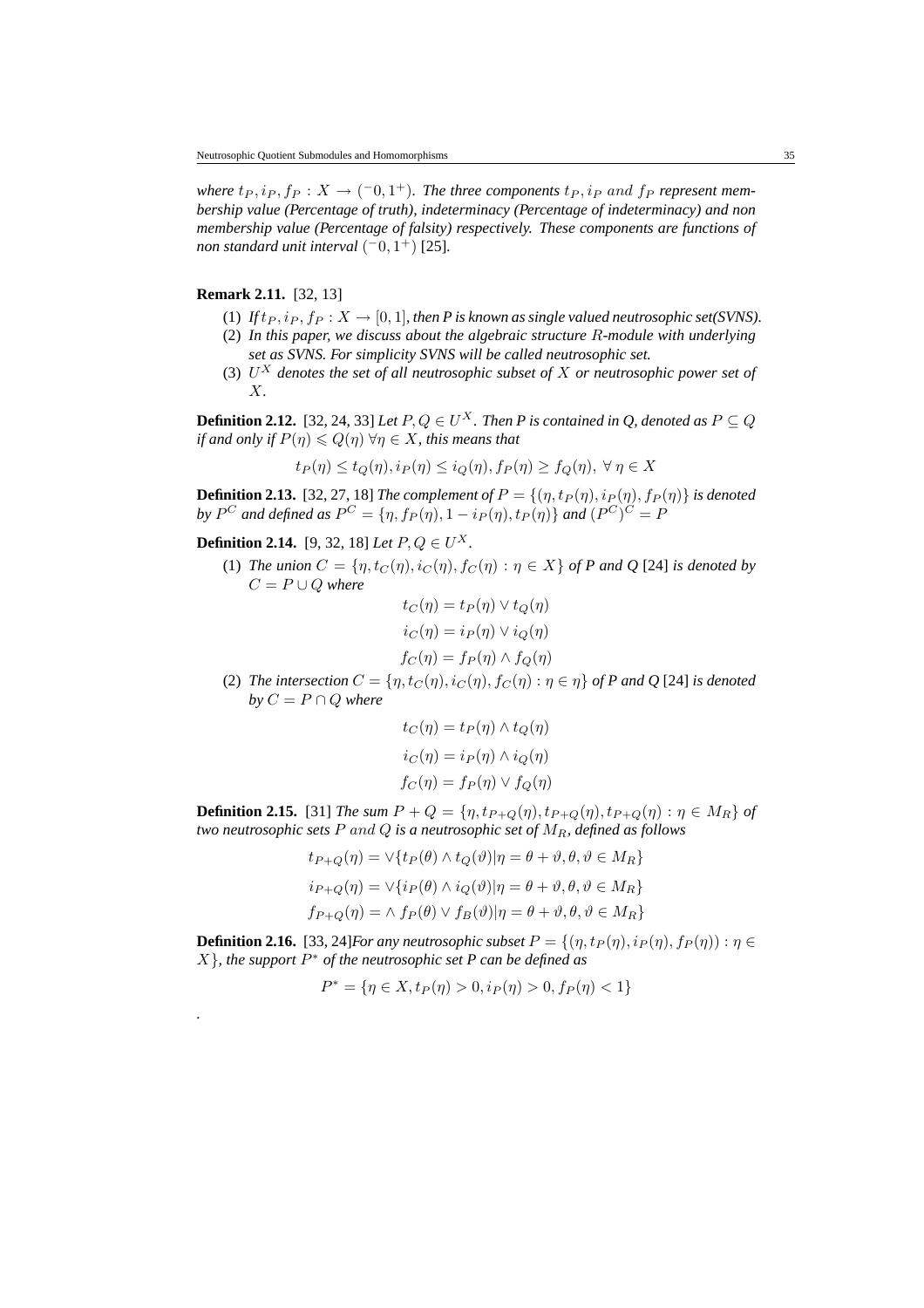**Definition 2.17.** [8, 20, 35, 18] *The image of P*, where  $P \in U^X$ , under the map  $g: X \to Y$ *is denoted by*  $g(P)$  *and is defined as*  $g(P) = \{ \theta, t_{g(P)}(\theta), i_{g(P)}(\theta), f_{g(P)}(\theta) : \theta \in Y \}$ *where*

$$
t_{g(P)}(\theta) = \begin{cases} \forall t_P(\eta) : \eta \in g^{-1}(\theta) & g^{-1}(\theta) \neq \emptyset \\ 0 & otherwise \end{cases}
$$
  

$$
i_{g(P)}(\theta) = \begin{cases} \forall i_P(\eta) : \eta \in g^{-1}(\theta) & g^{-1}(\theta) \neq \emptyset \\ 0 & otherwise \end{cases}
$$
  

$$
f_{g(P)}(\theta) = \begin{cases} \land f_P(\eta) : \eta \in g^{-1}(\theta) & g^{-1}(\theta) \neq \emptyset \\ 1 & otherwise \end{cases}
$$

*Furthermore, the inverse of g, denoted by*  $g^{-1}$  :  $Y \to X$  *is defined by* 

$$
g^{-1}(Q)=\{\eta, t_{g^{-1}(Q)}(\eta), i_{g^{-1}(Q)}(\eta), f_{g^{-1}(Q)}(\eta): g(\eta)\in Q\}
$$

*where*

$$
t_{g^{-1}(Q)}(\eta) = t_Q(g(\eta)), \ i_{g^{-1}(Q)}(\eta) = i_Q(g(\eta)), \ f_{g^{-1}(Q)}(\eta) = f_Q(g(\eta)) \ \forall \ \eta \in X
$$

**Definition 2.18.** [9, 10] *Let*  $P \in U^M$  *where*  $M \in M_R$ *. Then the neutrosophic subset*  $P$  *of* M *is called a neutrosophic submodule of* M *if*

(1)  $t_P(0) = 1$ ,  $i_P(0) = 1$ ,  $f_P(0) = 0$ (2)  $t_P(\eta + \theta) \ge t_P(\eta) \wedge t_P(\theta)$  $i_P(\eta + \theta) \geq i_P(\eta) \wedge i_P(\theta)$  $f_P(\eta + \theta) \le f_P(\eta) \vee f_P(\theta)$ , for all  $\eta, \theta$  in M (3)  $t_P(\gamma \eta) \ge t_P(\eta)$  $i_P(\gamma \eta) \geq i_P(\eta)$  $f_P(\gamma \eta) \leq f_P(\eta)$ , for all  $\eta$  in  $M_R$ , for all  $\gamma$  in  $R$ 

**Remark 2.19.** *We denote neutrosophic submodules over a classical* R*-module using single valued neutrosophic set by*  $U(M)$ *.* 

**Remark 2.20.** *If*  $P \in U(M)$ *, then the neutrosophic components of*  $P$  *can be denoted as*  $(t_P(\eta), i_P(\eta), f_P(\eta)).$ 

**Definition 2.21.** [9] *Define the neutrosophic set*  $\gamma P = \{\eta, t_{\gamma P}(\eta), i_{\gamma P}(\eta), f_{\gamma P}(\eta) : \eta \in$  $M, \gamma \in R$  *of*  $M_R$  *where*  $P \in U^M$  *as follows* 

$$
t_{\gamma P}(\eta) = \vee \{ t_P(\theta) : \theta \in M_R, \eta = \gamma \theta \}
$$
  

$$
i_{\gamma P}(\eta) = \vee \{ i_P(\theta) : \theta \in M_R, \eta = \gamma \theta \}
$$
  

$$
f_{\gamma P}(\eta) = \wedge \{ f_P(\theta) : \theta \in M_R, \eta = \gamma \theta \}
$$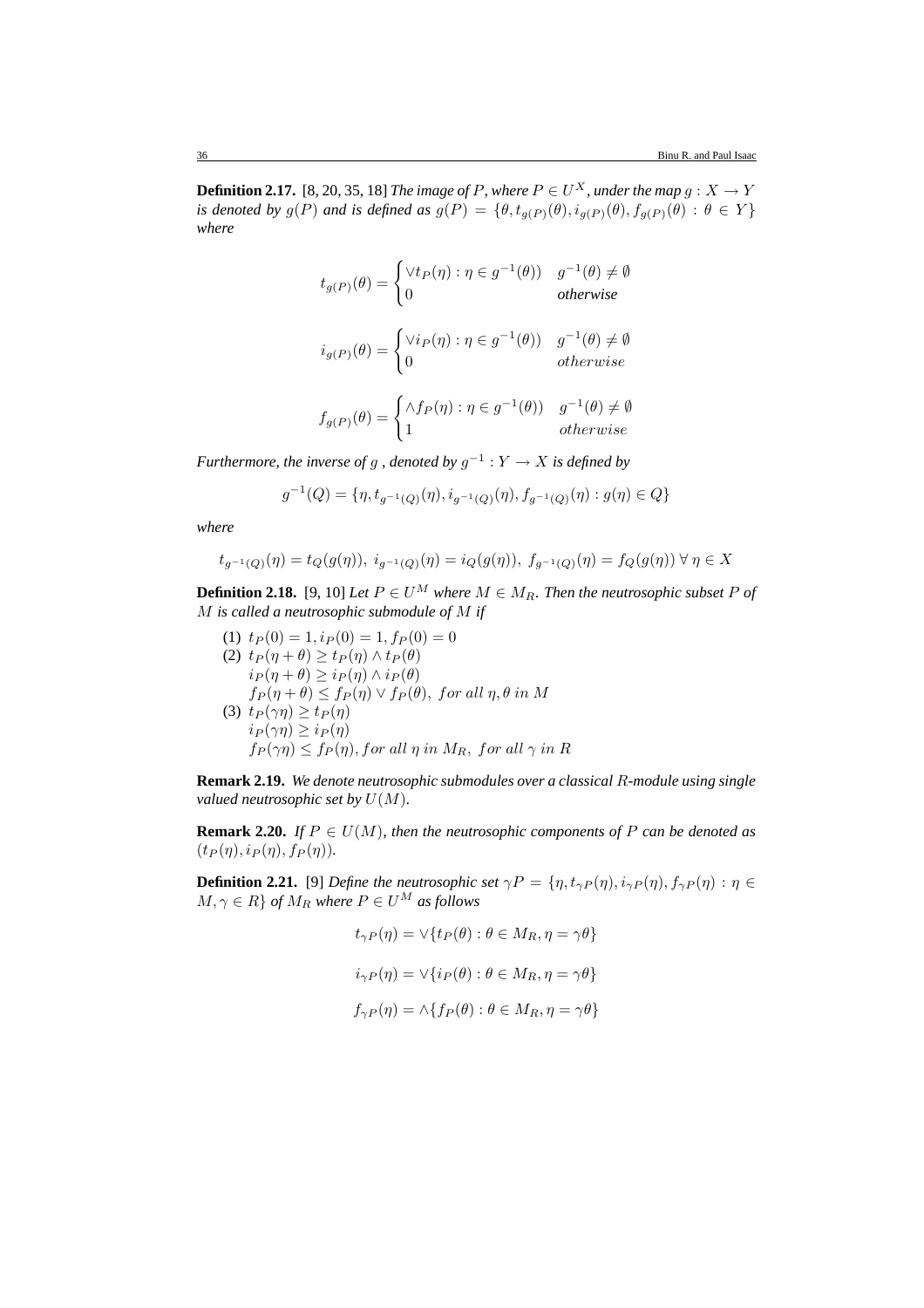### 3. CONSTRUCTION OF NEUTROSOPHIC QUOTIENT SUBMODULES

In this precinct, we elucidate two different aspects or methods within the formation of neutrosophic quotient submodule of the classical  $(M/N)_R$  where  $N \subseteq M$ .

## **Method 1:**

**Theorem 3.1.** *If*  $P = \{\eta, t_P(\eta), i_P(\eta), f_P(\eta) : \eta \in M\} \in U(M)$  *and*  $N \subseteq M$ *, then define* ω*, a neutrosophic set in* M/N *as follows.*

$$
\omega = \{[\eta], t_{\omega}([\eta]), i_{\omega}([\eta]), f_{\omega}([\eta]) : \eta \in M\}
$$

*where*

$$
t_{\omega}([\eta]) = \vee \{ t_P(u) : u \in [\eta] \}
$$
  

$$
i_{\omega}([\eta]) = \vee \{ i_P(u) : u \in [\eta] \}
$$
  

$$
f_{\omega}([\eta]) = \wedge \{ f_P(u) : u \in [\eta] \}
$$

*Then*  $\omega \in U(M/N)$ 

*Proof.* We have  $t_{\omega}([0]) = \vee \{ t_P(u) : u \in [0] \} = t_P(0) = 1$ , similarly  $i_{\omega}([0]) = 1$  and  $f_{\omega}([0])=0$ Now for  $\eta, \theta \in M$ 

$$
t_{\omega}([\eta] + [\theta]) = \vee \{t_P(u) : u \in [\eta] + [\theta]\}
$$
  
\n
$$
= \vee \{t_P(\zeta + \xi) : \zeta + \xi \in [\eta] + [\theta]\}
$$
  
\n
$$
\geq \vee \{t_P(\zeta + \xi) : \zeta \in [\eta], \xi \in [\theta]\}
$$
  
\n
$$
\geq \vee \{t_P(\zeta) \wedge t_P(\xi) : \zeta \in [\eta], \xi \in [\theta]\}
$$
  
\n
$$
= (\vee \{t_P(\zeta) : \zeta \in [\eta]\}) \wedge (\vee \{t_P(\xi) : \xi \in [\theta]\})
$$
  
\n
$$
= t_{\omega}([\eta]) + t_{\omega}([\theta])
$$

then correspondingly

$$
i_{\omega}([\eta] + [\theta]) \geq i_{\omega}([\eta]) \wedge i_{\omega}([\theta])
$$

and

$$
f_Q([\eta] + [\theta]) \le f_\omega([\eta]) \vee f_\omega([\theta])
$$

Now for all  $\rho$  in  $R$ ,  $\eta$  in  $M$ ,

$$
t_{\omega}(\varrho[\eta]) = t_{\omega}([\varrho\eta])
$$
  
\n
$$
\geq \vee\{t_{P}(\varrho u) : \varrho u \in [\varrho\eta]\}
$$
  
\n
$$
\geq \vee\{t_{P}(u) : u \in [\eta]\}
$$
  
\n
$$
= t_{\omega}([\eta])
$$

In the same way, we can conclude

$$
i_{\omega}(\varrho[\eta]) \geq i_{\omega}([\eta])
$$
 and  $f_{\omega}(\varrho[\eta]) \leq f_{\omega}([\eta])$ 

Thus  $\omega \in U(M/N)$ .

**Method 2:**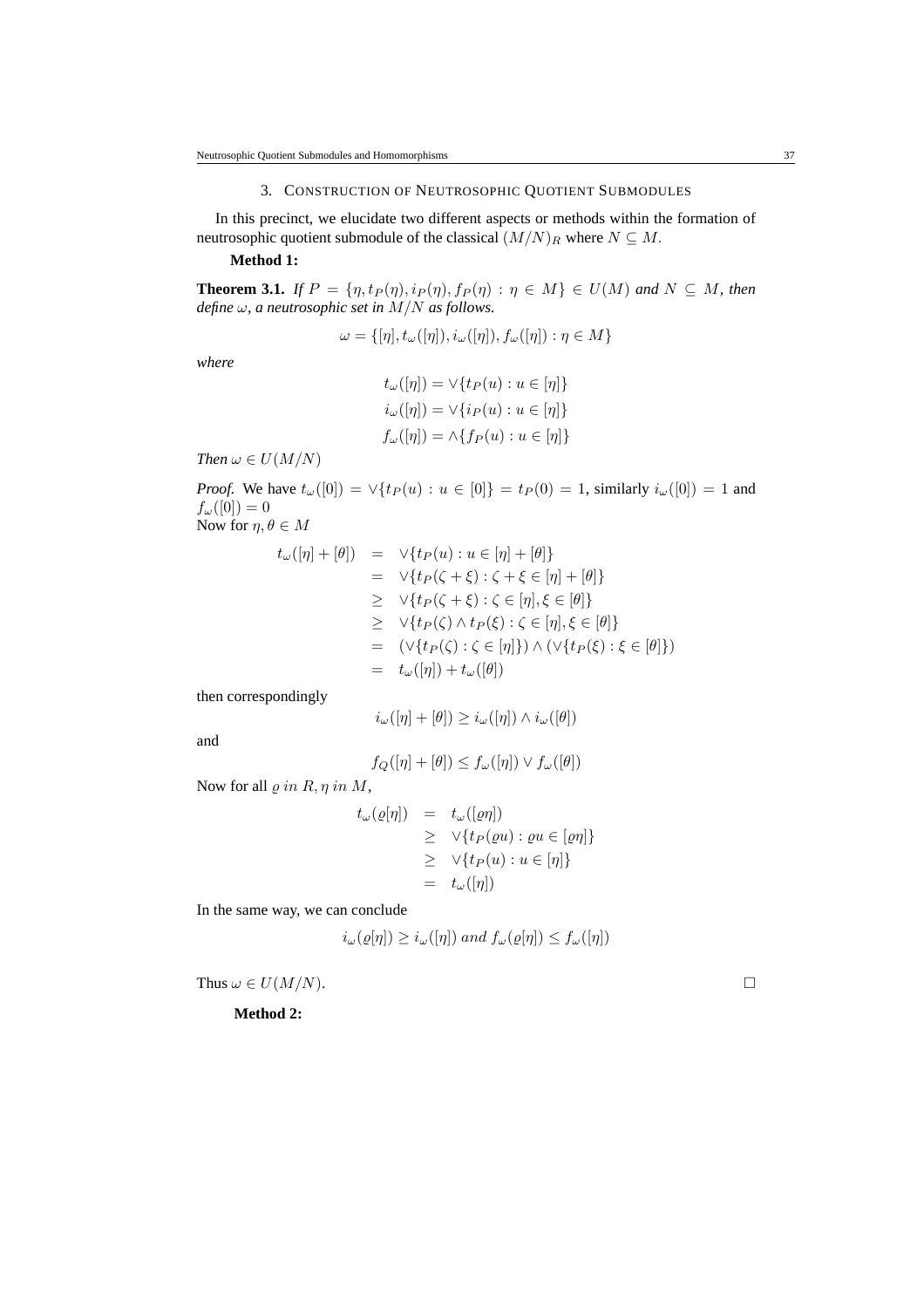**Theorem 3.2.** *Let* R *be an integral domain and* M *be a divisible module over* R*. Consider a prime submodule* N *of* M. If  $P \in U(M)$ , define a neutrosophic set  $\omega$  in quotient module  $M/N$  *defined as, for*  $\eta \in M$ 

$$
t_{\omega}([\eta]) = \begin{cases} 1 & [\eta] = N \\ \wedge \{t_P(u) : u \in [\eta] \} & otherwise \end{cases}, i_{\omega}(\eta) = \begin{cases} 1 & [\eta] = N \\ \wedge \{i_P(u) : u \in [\eta] \} & otherwise \end{cases}
$$

*and*

$$
f_{\omega}([\eta]) = \begin{cases} 0 & [\eta] = N \\ \vee \{ f_P(u) : u \in [\eta] \} & otherwise \end{cases}
$$

*Then*  $\omega \in U(M/N)$ *.* 

*Proof.* Since  $N \subseteq M$ , the neutrosophic components of  $[0] = (1, 1, 0)$ Now for  $\eta$ ,  $\theta$  in M, consider

$$
t_{\omega}([\eta] + [\theta]) = \begin{cases} 1 & [\eta] + [\theta] = N \\ \wedge \{t_P(u) : u \in [\eta] + [\theta] \} & otherwise \end{cases}
$$

**Case 1:** If  $[\eta] + [\theta] = N$ , then clearly  $t_{\omega}([\eta] + [\theta]) \ge t_{\omega}([\eta]) \wedge t_{\omega}([\theta])$ ,  $i_\omega([\eta] + [\theta]) \geq i_\omega([\eta]) \wedge i_\omega([\theta])$  and  $f_\omega([\eta] + [\theta]) \leq f_\omega([\eta]) \vee f_\omega([\theta])$ **Case 2:** If  $[m] + [n] \neq N$ , then

$$
t_{\omega}([\eta] + [\theta]) = \wedge \{t_P(u) : u \in [\eta] + [\theta]\}
$$
  
\n
$$
= \wedge \{t_P((\eta + \zeta) + (\theta + \xi) : \zeta, \xi \in N\})
$$
  
\n
$$
\geq \wedge \{t_P(\eta + \zeta) \wedge t_P(\theta + \xi) : \zeta, \xi \in N\}
$$
  
\n
$$
\geq (\wedge \{t_P(\eta + \zeta) : \zeta \in N\}) \wedge (\wedge \{t_P(\theta + \xi) : \xi \in N\})
$$
  
\n
$$
= (\wedge \{t_P(v_1) : v_1 \in [\eta]\}) \wedge (\wedge \{t_P(v_2) : v_2 \in [\theta]\})
$$
  
\n
$$
= t_{\omega}([\eta]) \wedge t_{\omega}([\theta])
$$

In the same manner,

$$
i_{\omega}([\eta] + [\theta]) \geq i_{\omega}([\eta]) \wedge i_{\omega}([\theta])
$$

and

$$
f_{\omega}([\eta] + [\theta]) \le f_{\omega}([\eta]) \vee f_{\omega}([\theta]).
$$

For  $\rho$  in  $R$ ,  $\eta$  in  $M$ , consider

$$
t_{\omega}(\varrho[\eta]) = \begin{cases} 1 & \varrho[\eta] = N \\ \wedge \{ t_A(u) : u \in \varrho[\eta] \} & otherwise \end{cases}
$$

**Case 3:** If  $\rho[\eta] = N$ ,  $t_{\omega}(\rho[\eta]) = 1 \ge t_{\omega}([\eta])$ , similarly  $i_{\omega}(\rho[\eta]) \ge i_{\omega}([\eta])$  and  $f_{\omega}(\varrho[\eta]) \leq f_{\omega}([\eta])$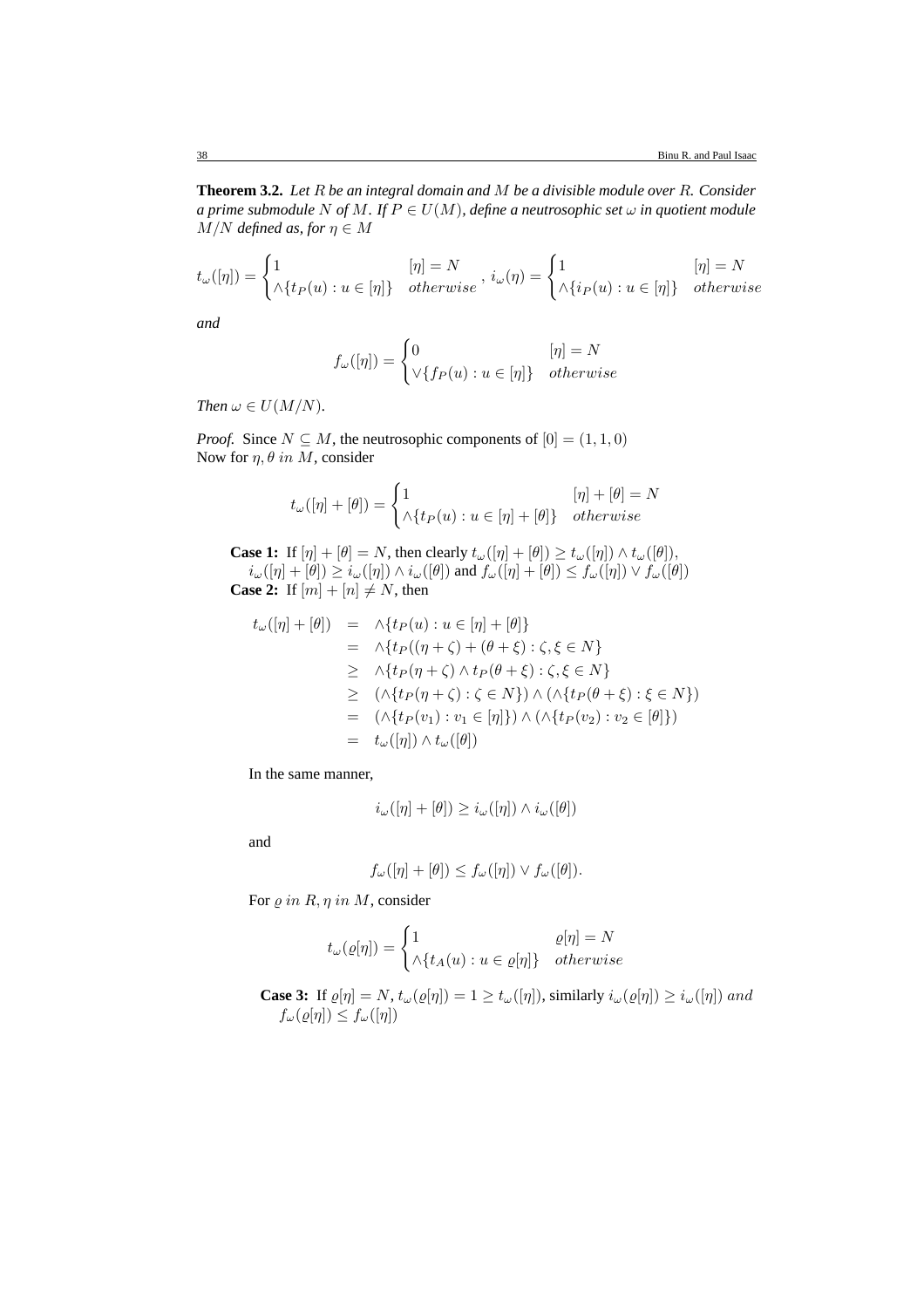Case 4: If 
$$
\varrho[\eta] \neq N \Rightarrow \varrho \eta \notin N \Rightarrow \varrho \neq 0, \eta \notin N
$$
 and  
\n
$$
t_{\omega}(\varrho[\eta]) = t_{\omega}([\varrho \eta])
$$
\n
$$
= \wedge \{t_P(u) : u \in [\varrho \eta]\}
$$
\n
$$
= \wedge \{t_P(\varrho \eta + v) : v \in N\}
$$
\n
$$
= \wedge \{t_P(\varrho \eta + \varrho \theta) : \theta \in N\}
$$
\n
$$
= \wedge \{t_P(\varrho(\eta + \theta)) : \theta \in N\}
$$
\n
$$
= \wedge \{t_P(\eta + \theta) : \theta \in N\}
$$
\n
$$
= \wedge \{t_P(w) : w \in [\eta]\}
$$
\n
$$
= t_{\omega}([\eta])
$$
\nCorrespondingly  $i_{\omega}(\varrho[\eta]) \geq i_{\omega}([\eta])$  and  $f_{\omega}(\varrho[\eta]) \leq f_{\omega}([\eta])$   
\nHence  $\omega \in U(M/N)$ 

**Corollary 3.3.** *If* N *is contained in* M where  $M \in M_R$  *and* R *is a field and*  $P \in U(M)$ *. Then by the theorem 3.2,*  $\omega \in U(M/N)$ *.* 

**Definition 3.4.** *If*  $P \in U(M)$  and  $N \subseteq M$ , then the restriction of a neutrosophic *submodule P* to *N is represented by*  $P|_N$  *and it is a neutrosophic set of N defined as*  $P|_N = \{\theta, t_{P|_N}(\theta), i_{P|_N}(\theta), f_{P|_N}(\theta)\}\$  where  $\forall \theta \in N$  and

$$
t_{P|N}(\theta) = t_P(\theta)
$$
  

$$
i_{P|N}(\theta) = i_P(\theta)
$$
  

$$
f_{P|N}(\theta) = f_P(\theta)
$$

**Proposition 3.5.** *If*  $P \in U(M)$  and  $N \subseteq M$ *, then*  $P|_N \in U(N)$ *.* 

*Proof.* If 
$$
P = \{\eta, t_P(\eta), i_P(\eta), f_P(\eta) : \eta \in M\} \in U(M)
$$
 and  $N \subseteq M$  then the

$$
t_{P|N}(0) = t_P(0) = 1
$$
,  $i_{P|N}(0) = i_P(0) = 1$  and  $f_{P|N}(0) = f_P(0) = 0$ .

Now  $\rho$  in R,  $\eta$  in M

$$
t_{P|_N}(\varrho\eta) = t_P(\varrho\eta)
$$
  
\n
$$
\geq t_P(\eta)
$$
  
\n
$$
= t_{P|_N}(\eta)
$$

Similarly  $i_{P|_N}(\varrho \eta) \geq i_{P|_N}(\eta)$  and  $f_{P|_N}(\varrho \eta) \leq f_{P|_N}(\eta)$ Now  $\theta, \vartheta \in N$ 

$$
t_{P|N}(\theta + \vartheta) = t_P(\theta + \vartheta)
$$
  
\n
$$
\geq t_P(\theta) \wedge t_P(\vartheta)
$$
  
\n
$$
= t_{P|N}(\theta) \wedge t_{P|N}(\vartheta)
$$

Similarly  $i_{P|_N}(\theta + \vartheta) \geq i_{P|_N}(\theta) \wedge i_{P|_N}(\vartheta), f_{P|_N}(\theta + \vartheta) \leq f_{P|_N}(\theta) \vee f_{P|_N}(\vartheta)$ Thus  $P|_N \in U(N)$ 

 $\hfill \square$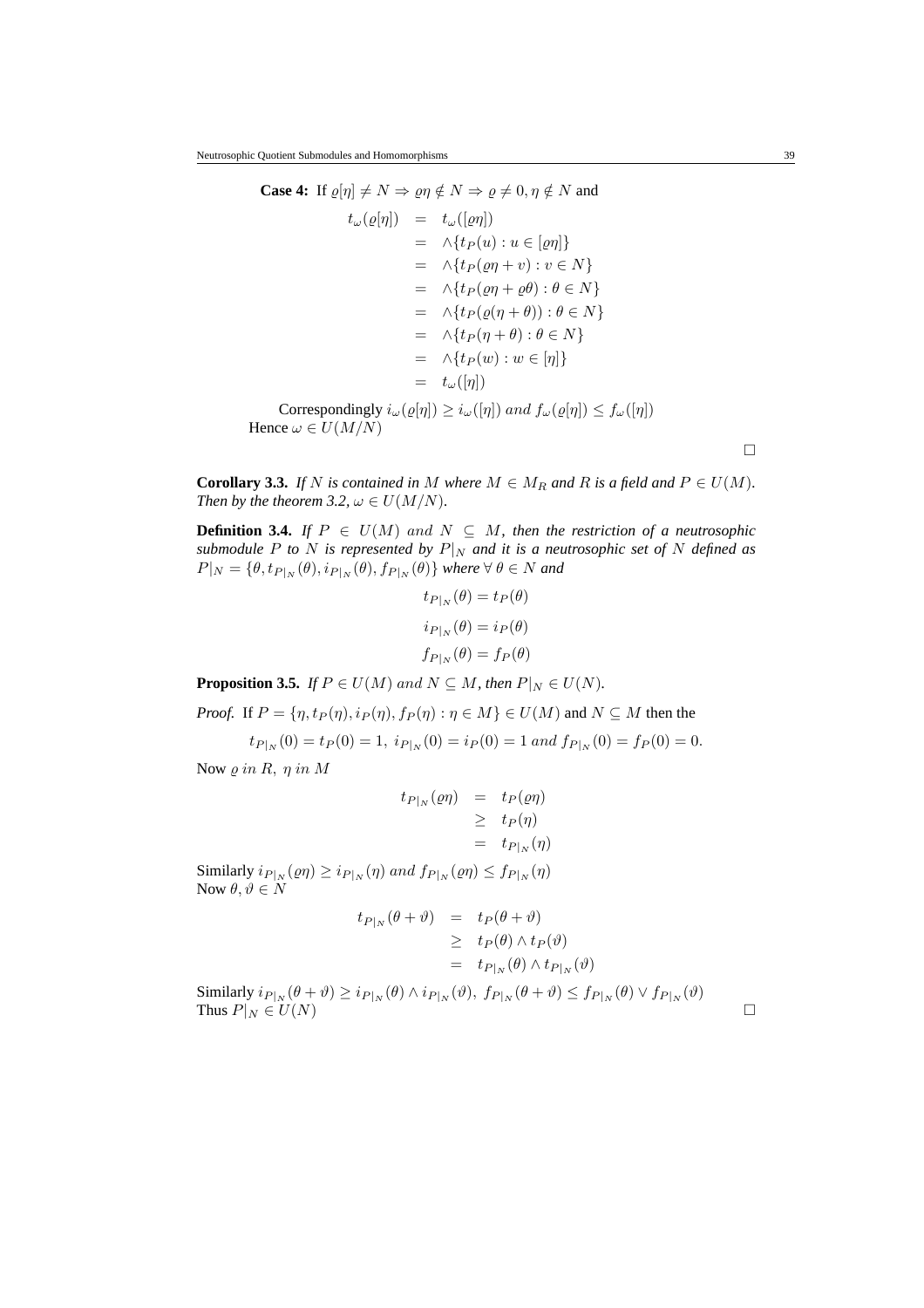**Remark 3.6.** *Let*  $P, Q \in U(M)$  and  $P \subseteq Q$ . *Then*  $P^* \subseteq Q^*$  *and*  $Q|_{Q^*} \in U(Q^*)$ *. Now define*  $Q$ , *a neutrosophic set of*  $Q^*/P^*$  *where for*  $\eta \in Q^*$ 

$$
t_{\omega}([\eta]) = \vee \{ t_P(\zeta) : \zeta \in [\eta] \}
$$
  

$$
i_{\omega}([\eta]) = \vee \{ i_P(\zeta) : \zeta \in [\eta] \}
$$
  

$$
f_{\omega}([\eta]) = \wedge \{ f_P(\zeta) : u \in [\eta] \}
$$

*Then by the theorem 3.2,*  $\omega \in U(Q^*/P^*)$  *and it is denoted as*  $Q/P$ *.* 

**Remark 3.7.** *We write*  $P_N$  *for the neutrosophic quotient submodule*  $\omega$  *of*  $M/N$ *, i.e.*  $P_N \in$  $U(M/N)$ 

#### 4. HOMOMORPHISMS OF NEUTROSOPHIC SUBMODULES

In this section we study about the inherent attributes of the image and inverse image of a neutrosophic set and a neutrosophic submodule under classical module homomorphism and the homomorphism properties of neutrosophic submodules.

Let M and N be the R modules and  $\Upsilon \in Hom_R(M, N)$ . Also  $P \in U(M)$  and  $Q \in$  $U(N)$ 

**Definition 4.1.**  $\Upsilon \in Hom_R(M, N)$  *is called a weak neutrosophic homomorphism of* P *onto Q if*  $\Upsilon(P) \subseteq Q$  *and we denote it as*  $P \sim Q$ *.* 

 $\Upsilon \in Hom_B(M, N)$  *is called a neutrosophic homomorphism of P onto Q if*  $\Upsilon(P) = Q$ *and we represent it as*  $P \approx Q$ *.* 

**Theorem 4.2.** *Let*  $P$ ,  $Q \in U^M$  *and*  $\Upsilon \in Hom_R(M, N)$ *. Then* 

- (1)  $\Upsilon(P+Q) = \Upsilon(P) + \Upsilon(Q)$
- (2)  $\Upsilon(r) = r\Upsilon(P) \forall r \in R$
- (3)  $\Upsilon(r_1P + r_2Q) = r_1\Upsilon(P) + r_2\Upsilon(Q) \,\forall\, r_1, r_2 \in R$

*Proof.* **(1):** We have

$$
\Upsilon(P+Q)(\theta) = \{ \theta, t_{\Upsilon(P+Q)}(\theta), i_{\Upsilon(P+Q)}(\theta), f_{\Upsilon(P+Q)}(\theta) : \theta \in N \}
$$

and

$$
(\Upsilon(P) + \Upsilon(Q))(\theta) = \{ \theta, t_{\Upsilon(P) + \Upsilon(Q)}(\theta), i_{\Upsilon(P) + \Upsilon(Q)}(\theta), f_{\Upsilon(P) + \Upsilon(Q)}(\theta) : \theta \in N \}
$$

**If**  $\Upsilon^{-1}(\theta) = \phi$ , then  $t_{\Upsilon(P+Q)}(\theta) = 0$ ,  $i_{\Upsilon(P+Q)}(\theta) = 0$  and  $f_{\Upsilon(P+Q)}(\theta) = 0$ 1 also,

 $t_{\Upsilon(P)+\Upsilon(Q)}(\theta) = \vee \{ t_{\Upsilon(P)}(\kappa) \wedge t_{\Upsilon(Q)}(\nu) ; y = \kappa + \nu, \kappa, \nu \in N \} = 0$ 

since  $\Upsilon^{-1}(\kappa) = \phi$  or  $\Upsilon^{-1}(\nu) = \phi$  as  $\Upsilon^{-1}(\theta) = \phi$ Thus  $t_{\Upsilon(P+Q)}(\theta) = t_{\Upsilon(P)+\Upsilon(Q)}(\theta)$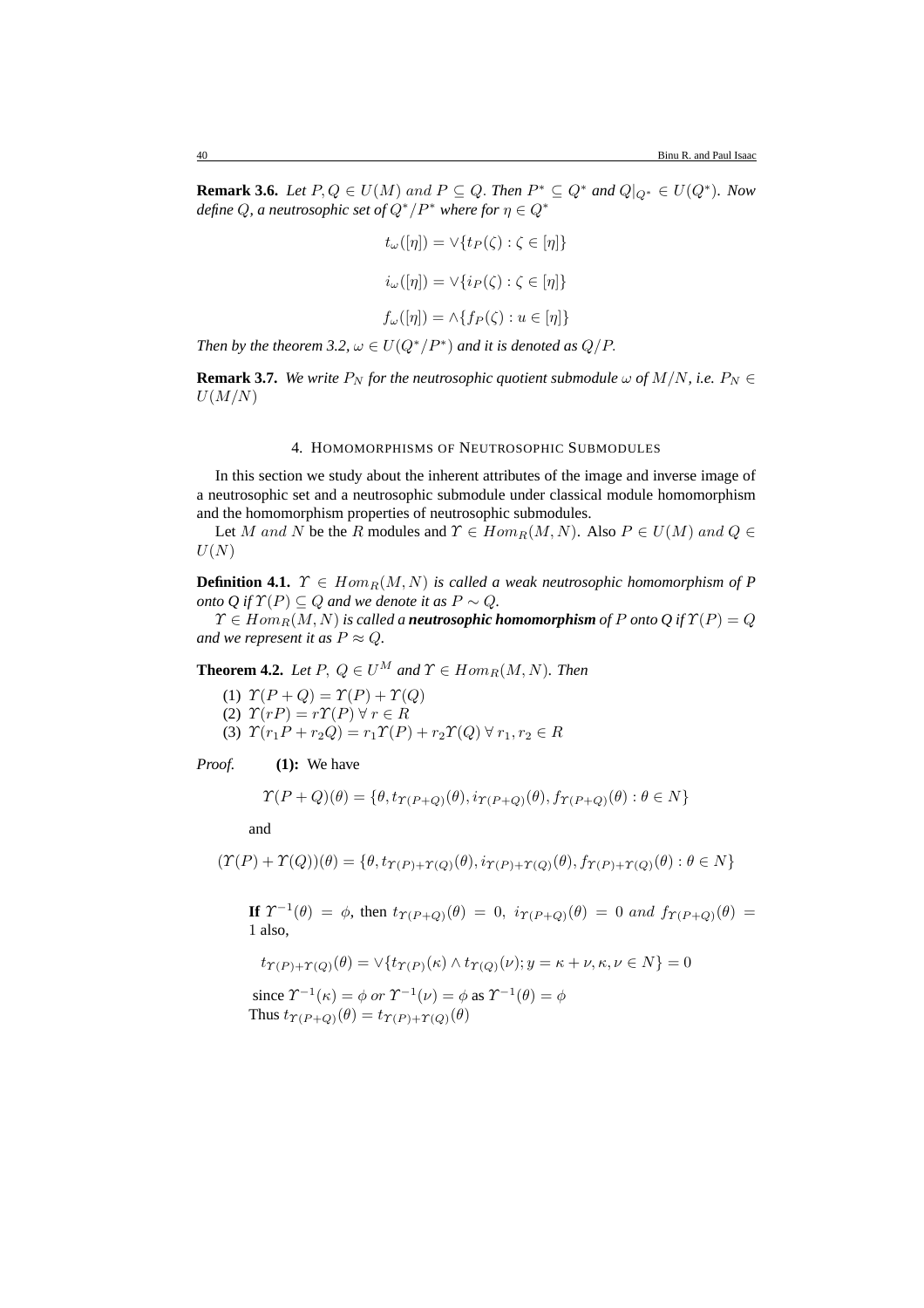If 
$$
\Upsilon^{-1}(\theta) \neq \phi
$$
, then  
\n
$$
t_{\Upsilon(P+Q)}(\theta) = \vee \{t_{P+Q}(\eta) : \eta \in M, \theta = g(\eta)\}
$$
\n
$$
= \vee \{\vee \{t_P(\rho) \wedge t_Q(\varsigma) : \rho, \varsigma \in M, \eta = \rho + \varsigma\}; \theta = \Upsilon(\eta)\}
$$
\n
$$
= \vee \{\vee \{t_P(\rho) \wedge t_Q(\varsigma) : \rho, \varsigma \in M\} : \theta = \Upsilon(\rho) + \Upsilon(\varsigma)\}
$$
\n
$$
= \vee (\{\vee \{t_P(\rho) : \kappa = \Upsilon(\rho)\}\} \wedge \{\vee \{t_Q(\varsigma) : \nu = \Upsilon(\varsigma)\}\} : \theta = \kappa + \nu\})
$$
\n
$$
= \vee \{t_{\Upsilon(P)}(\rho) \wedge t_{\Upsilon(Q)}(\varsigma) : \theta = \kappa + \nu\}
$$
\n
$$
= t_{\Upsilon(P)+t_{\Upsilon}(Q)}(\theta)
$$

Thus in both cases  $t_{\Upsilon(P+Q)}(\theta) = t_{\Upsilon(P)+\Upsilon(Q)}(\theta)$ . In the same way, we can prove that

$$
i_{\Upsilon(P+Q)}(\theta) = i_{\Upsilon(P)+\Upsilon(Q)}(\theta) \text{ and } f_{\Upsilon(P+Q)}(\theta) = f_{\Upsilon(P)+\Upsilon(Q)}(\theta)
$$
  
We have

$$
\Upsilon(rP) = \{ \theta, t_{\Upsilon(rP)}(\theta), i_{\Upsilon(rP)}(\theta), f_{\Upsilon(rP)}(\theta) : \theta \in N \}
$$

and

 $(2)$ 

$$
r\Upsilon(P) = \{ \theta, t_{r\Upsilon(P)}(\theta), i_{r\Upsilon(P)}(\theta), f_{r\Upsilon(P)}(\theta) : \theta \in N \}
$$

**If**  $\Upsilon^{-1}(\theta) = \phi$ , then  $t_{\Upsilon(r)}(\theta) = 0$ . Also

$$
t_{r\Upsilon(P)}(\theta) = \vee \{ t_{\Upsilon(P)}(\vartheta) : \vartheta \in N, \theta = r\vartheta \} = 0
$$

Thus  $t_{\Upsilon(rP)}(\theta) = t_{r\Upsilon(P)}(\theta)$ **If**  $\Upsilon^{-1}(\theta) \neq \phi$ , then

$$
t_{\Upsilon(rP)}(\theta) = \vee \{t_{rP}(\eta) : \eta \in M, \theta = \Upsilon(\eta)\}
$$
  
\n
$$
= \vee \{\vee \{t_P(u) : u \in M, \eta = ru\}\}
$$
  
\n
$$
= \vee \{\vee \{t_P(u) : u \in M, \theta = \Upsilon(ru)\}\}
$$
  
\n
$$
= \vee \{\vee \{t_P(u) : u \in M, \theta = r\Upsilon(u)\}\}
$$
  
\n
$$
= \vee \{t_{r\Upsilon(P)}(u) : \theta = r\Upsilon(u)\}
$$
  
\n
$$
= \vee t_{r\Upsilon(P)}(\theta)
$$

Thus we get  $t_{\Upsilon(rP)}(\theta) = t_{r\Upsilon(P)}(\theta) \,\forall \theta \in N$ . Similarly we get

$$
i_{\Upsilon(rP)}(\theta) = i_{r\Upsilon(P)}(\theta) f_{\Upsilon(rP)}(\theta) = f_{r\Upsilon(P)}(\theta)
$$

(3) This follows from (1) and (2).  $\Box$ 

**Theorem 4.3.** *If*  $P \in U(M)$  and  $\Upsilon \in Hom_R(M, N)$ *, then*  $\Upsilon(P) \in U(N)$ *.* 

*Proof.* We have  $\Upsilon(P) = \{(\theta, t_{\Upsilon(P)}(\theta), i_{\Upsilon(P)}(\theta), f_{\Upsilon(P)}(\theta)) : y \in N\}$ . Then

$$
t_{\Upsilon(P)}(0) = \vee \{ t_P(\eta) : \eta \in M, \ \Upsilon(\eta) = 0 \} = t_P(0) = 1
$$

Similarly  $i_{\Upsilon(P)}(0) = 1$  and  $f_{\Upsilon(P)}(0) = 0$ Now, let  $\kappa, \nu \in N$ 

> **If**  $\Upsilon^{-1}(\kappa) = \phi$  or  $\Upsilon^{-1}(\nu) = \phi$ ,: then correspondingly  $t_{\Upsilon(P)}(\kappa) = 0$  or  $t_{\Upsilon(P)}(\nu) =$ 0  $\Rightarrow t_{\Upsilon(P)}(\kappa) \wedge t_{\Upsilon(P)}(\nu) = 0$  and so  $t_{\Upsilon(P)}(\kappa + \nu) \ge t_{\Upsilon(P)}(\kappa) \wedge t_{\Upsilon(P)}(\nu)$ .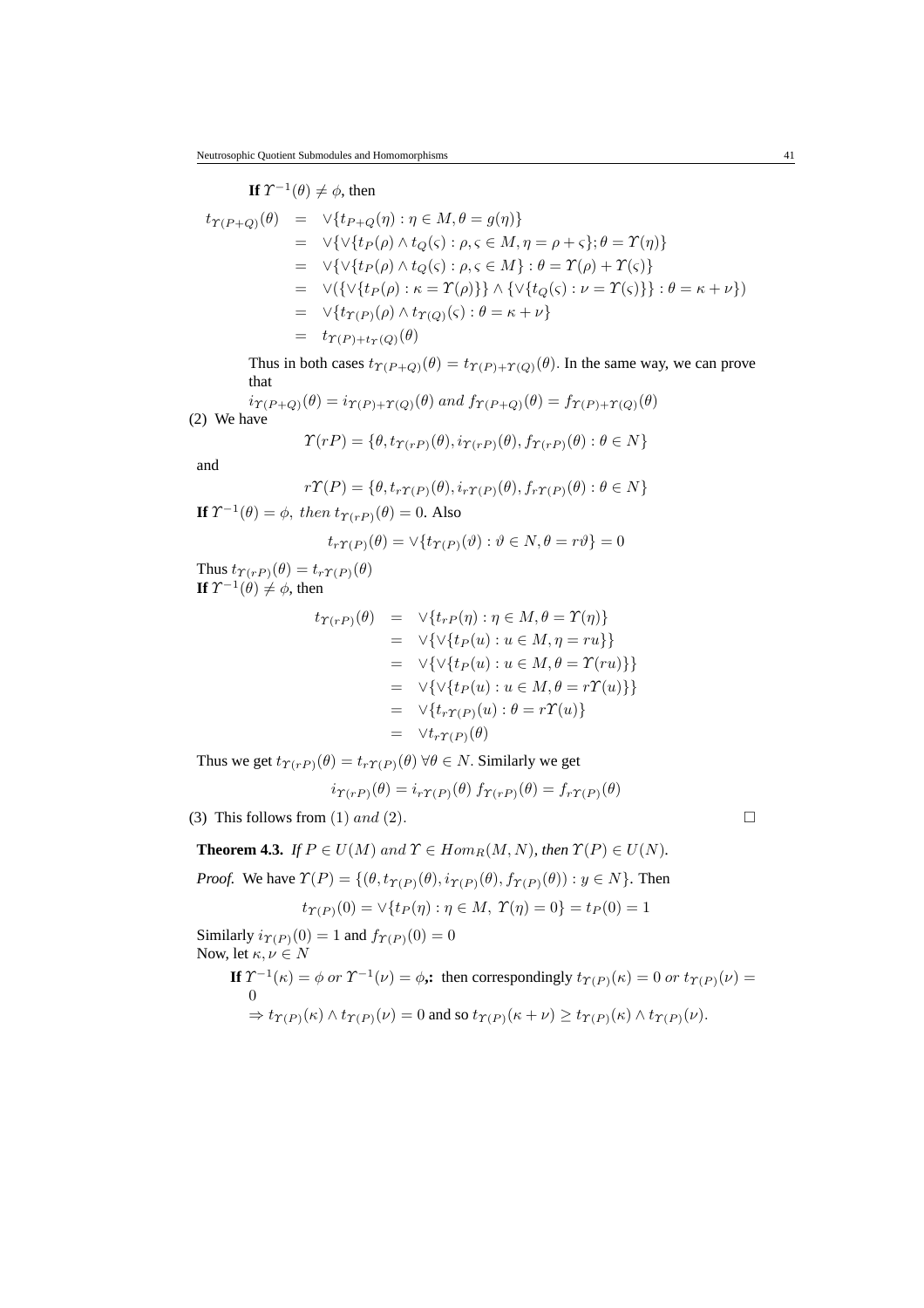**If**  $\Upsilon^{-1}(\kappa) \neq \phi \neq \Upsilon^{-1}(\nu)$ , then  $t_{\Upsilon(P)}(\kappa + \nu) = \sqrt{t_P(\eta) : \eta \in M, \kappa + \nu = \Upsilon(\eta)}$  $= \sqrt{\{t_P(\rho + \varsigma) : \rho, \varsigma \in M, \kappa + \nu = \Upsilon(\rho + \varsigma)\}}$  $\geq \quad \forall \{t_P(\rho+\varsigma): \rho \in \Upsilon^{-1}(\kappa), \varsigma \in \Upsilon^{-1}(\nu)\}\$  $= \forall \{ t_P(\rho + \varsigma) : \rho, \varsigma \in M, \ \Upsilon(\rho) = \kappa, \Upsilon(\varsigma) = \nu \}$  $\triangleright \ \ \forall \{t_P(\rho) \wedge t_P(\varsigma) : \rho, \varsigma \in M, \ \mathcal{T}(\rho) = \kappa, \mathcal{T}(\varsigma) = \nu\}$  $\geq (\forall \{t_P(\rho), \rho \in M, \gamma(\rho) = \kappa\}) \wedge (\forall \{t_P(\varsigma) : \varsigma \in M, \gamma(\varsigma) = \nu\})$  $=$   $t_{\Upsilon(P)}(\kappa) \wedge t_{\Upsilon(P)}(\nu)$ 

Similarly we can prove that

$$
i_{\Upsilon(P)}(\kappa+\nu) \geq i_{\Upsilon(P)}(\kappa) \wedge i_{\Upsilon(P)}(\nu)
$$

and

$$
f_{\Upsilon(P)}(\kappa + \nu) \le f_{\Upsilon(P)}(\kappa) \vee f_{\Upsilon(P)}(\nu)
$$
  
\nIf  $\Upsilon^{-1}(\theta) = \phi$ ,  $\theta \in N$ , then  $t_{\Upsilon(P)}(\theta) = 0 \Rightarrow t_{\Upsilon(P)}(\varrho \theta) \ge t_{\Upsilon(P)}(\theta)$ ,  $\forall \varrho \in R$   
\nIf  $\Upsilon^{-1}(\theta) \ne \phi$ ,  $\theta \in N$ , then

$$
t_{\Upsilon(P)}(r\theta) = \vee \{t_P(\eta) : \eta \in M, \varrho\theta = \Upsilon(\eta)\}
$$
  
\n
$$
\geq \vee \{t_P(\varrho\rho) : \varrho\rho \in M, \varrho\theta = \Upsilon(\varrho\rho)\}
$$
  
\n
$$
\geq \vee \{t_P(\varrho\rho) : r\rho \in M, \rho \in \Upsilon^{-1}(\theta)\}
$$
  
\n
$$
= \vee \{t_P(r\rho) : r\rho \in M, \theta = \Upsilon(\rho)\}
$$
  
\n
$$
\geq \vee \{t_P(\rho) : \rho \in M, \theta = \Upsilon(\rho)\}
$$
  
\n
$$
= t_{\Upsilon(P)}(\theta)
$$

Similarly we can prove that  $i_{\Upsilon(P)}(\varrho\theta) \geq i_{\Upsilon(P)}(\theta)$  and  $f_{\Upsilon(P)}(\varrho\theta) \leq f_{\Upsilon(P)}(\theta), \forall \theta \in$ N.

Thus 
$$
\Upsilon(P) \in U(N)
$$

**Theorem 4.4.** *If*  $Q \in U(N)$  and  $\Upsilon \in Hom_R(M, N)$ *, then*  $\Upsilon^{-1}(Q) \in U(M)$ *.* 

*Proof.* We have  $\Upsilon^{-1}(Q)(\eta) = \{\eta, t_{\Upsilon^{-1}(Q)}(\eta), i_{\Upsilon^{-1}(Q)}(\eta), f_{\Upsilon^{-1}(Q)}(\eta) : \eta \in M\}$  where  $t_{\Upsilon^{-1}(Q)}(\eta) = t_Q(\Upsilon(\eta)), i_{\Upsilon^{-1}(Q)}(\eta) = i_Q(\Upsilon(\eta))$  and  $f_{\Upsilon^{-1}(Q)}(x) = f_Q(\Upsilon(\eta)).$ 

Now  $t_{\gamma^{-1}(Q)}(0) = t_Q(\gamma(0)) = t_Q(0) = 1$ . Similarly we can write  $i_{\gamma^{-1}(Q)}(0) = 1$  and  $f_{\gamma^{-1}(Q)}(0) = t_Q(0)$  $\Omega$ Now  $\forall \eta, \theta \in M$ 

$$
t_{\Upsilon^{-1}(Q)}(\eta + \theta) = t_Q(\Upsilon(\eta + \theta))
$$
  
=  $t_Q(\Upsilon(\eta) + \Upsilon(\theta))$   
 $\geq t_Q(\Upsilon(\eta)) \wedge t_Q(\Upsilon(\theta))$   
=  $t_{\Upsilon^{-1}(Q)}(\eta) \wedge t_{\Upsilon^{-1}(Q)}(\theta)$ 

Similarly we can prove that

$$
i_{\Upsilon^{-1}(Q)}(\eta+\theta) \geq i_{\Upsilon^{-1}Q}(\eta) \wedge i_{\Upsilon^{-1}Q}(\theta)
$$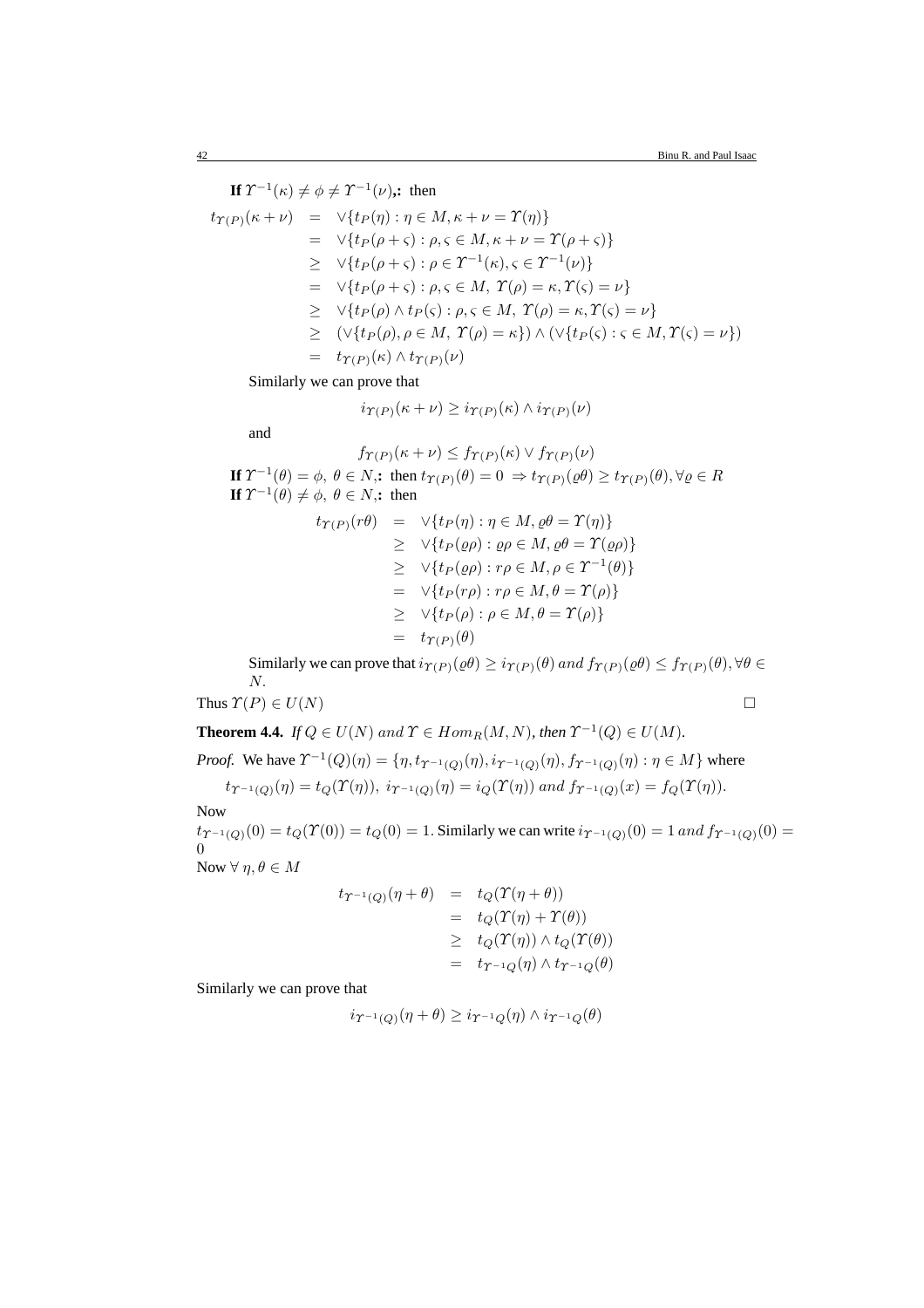and

$$
f_{\Upsilon^{-1}(Q)}(\eta+\theta) \ge f_{\Upsilon^{-1}Q}(\eta) \wedge f_{\Upsilon^{-1}Q}(\theta)
$$

Now  $\forall \eta \in M, \varrho \in R$ 

$$
t_{\Upsilon^{-1}(Q)}(\varrho\eta) = t_Q(\Upsilon(\varrho\eta))
$$
  
=  $t_Q(\varrho\Upsilon(\eta))$   
 $\geq t_Q(\Upsilon(\eta))$   
=  $t_{\Upsilon^{-1}(Q)}(\eta)$ 

Similarly  $i_{\Upsilon^{-1}(Q)}(\varrho\eta) \geq i_{\Upsilon^{-1}(Q)}(\eta)$  and  $f_{\Upsilon^{-1}(Q)}(\varrho\eta) \leq f_{\Upsilon^{-1}(Q)}(\eta)$ . Thus  $\Upsilon^{-1}(Q) \in U(M)$ 

**Theorem 4.5.** *Let*  $\Upsilon \in Hom_R(M, M^{\circledast})$  *be a neutrosophic module homomorphism of* P *onto* Q, where  $P \in U(M)$  and  $Q \in U(\Upsilon(M))$  *. Then the map*  $\Pi : M/N \to M^{\circledast}$ *, defined by*  $\Pi([\eta]) = \Upsilon(\eta)$ ,  $\eta \in M$  *is a neutrosophic quotient module homomorphism of*  $P_N$  *on to* Q, where  $P_N \in U(M/N)$  and  $N \subseteq M$ .

*Proof.* Given that  $\Upsilon : M \to M^*$  be neutrosophic module homomorphism of P onto  $Q_{\mathcal{H}} \Rightarrow \Upsilon(P) = Q$ . Then to prove that  $\Pi : M/N \to M^{\circledast}$  where  $\Pi([\eta]) = \Upsilon(\eta)$  is neutrosophic module homomorphism of  $P_N$  onto  $Q$ . First we prove that  $\Pi \in Hom_R(M/N, M^{\circledast})$ . Let  $\rho_1, \rho_2 \in R, \rho, \varsigma \in M$ , then

$$
\Pi([\varrho_1[\rho] + \varrho_2[\varsigma]) = \Pi(\varrho_1(\rho + N) + \varrho_2(\varsigma + N)) \n= \Pi(\varrho_1 \rho + \varrho_2 \varsigma + N) \n= \Pi([\varrho_1 \rho + \varrho_2 \varsigma]) \n= \Upsilon(\varrho_1 \rho + \varrho_2 \varsigma) \n= \varrho_1 \Upsilon(\rho) + \varrho_2 \Upsilon(\varsigma) \n= \varrho_1 \Pi([\rho]) + \varrho_2 \Pi([\varsigma])
$$

For any  $r \in R$ ,  $[\eta] \in M/N$ , then

$$
H(r[m]) = H(r(\eta + N))
$$
  
=  $H(r\eta + N)$   
=  $H([r\eta])$   
=  $T(r\eta)$   
=  $rT(\eta)$   
=  $rH([\eta])$ 

 $\Rightarrow \Pi \in Hom_R(M/N, M^*)$ . Then to prove that  $\Pi(P_N) = Q$ , Now

$$
\Pi(P_N)(\vartheta) = \{ \vartheta, t_{\psi_{P_N}}(\vartheta), i_{\psi_{P_N}}(\vartheta), f_{\psi_{P_N}}(\vartheta) : \vartheta \in \Pi(M/N) \}
$$